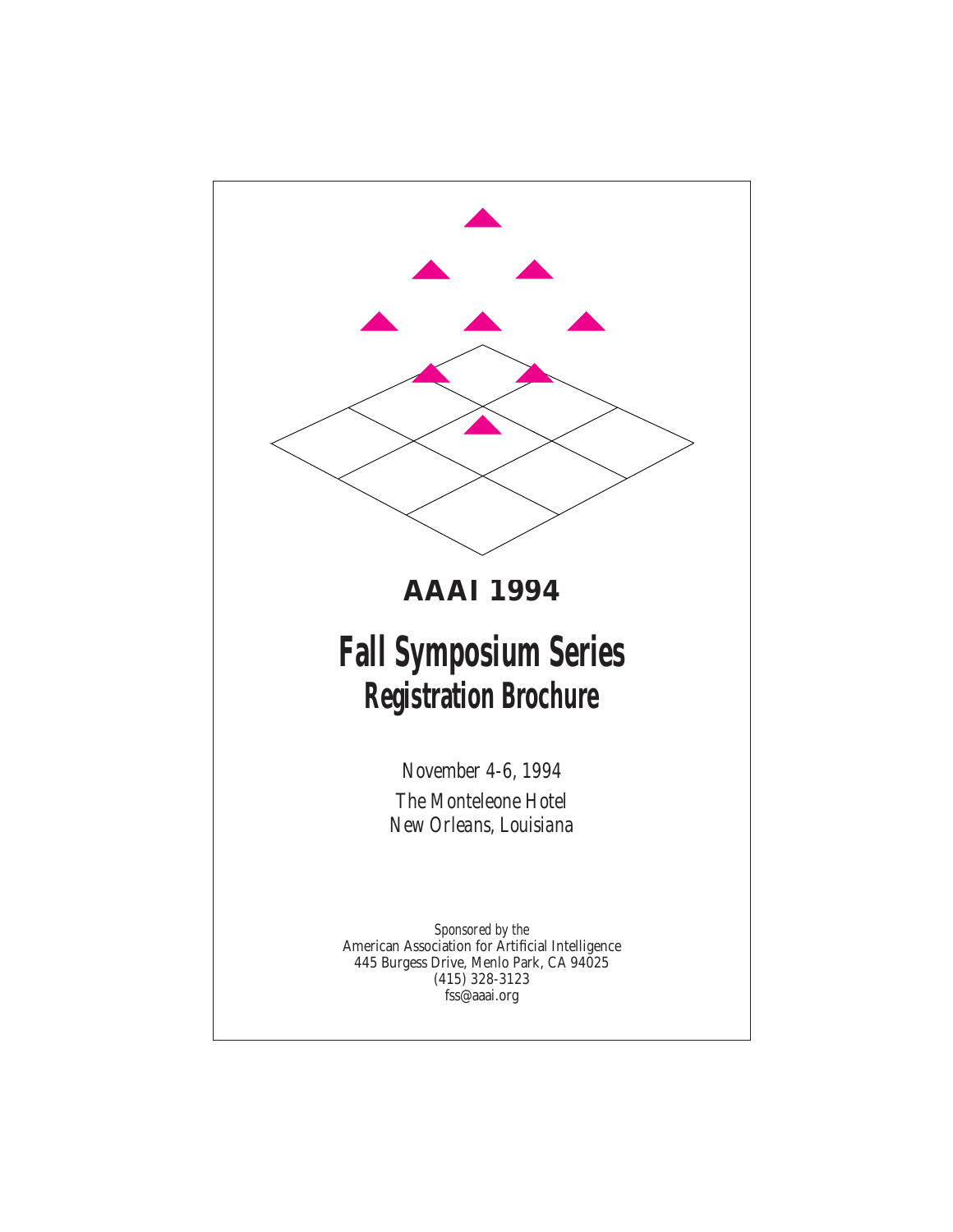THE AMERICAN Association for<br>Artificial Intelligence presents<br>the 1004 Fell Sympagium Series the 1994 Fall Symposium Series, to be held Friday through Sunday, November 4-6 at the Monteleone Hotel, New Orleans, Louisiana. Topics of the five symposia in the 1994 Fall Symposium Series are:

- Control of the Physical World by Intelligent Agents
- Knowledge Representation for Natural Language Processing in Implemented Systems
- Improving Instruction of Introductory AI
- Planning and Learning: On to Real Applications
- Relevance

The highlights of each symposium will be presented at a special plenary session. Working notes will be prepared and distributed to participants in each symposium, but will not otherwise be available unless published as an AAAI Technical Report or edited collection.

Each symposium will have limited attendance. Participants will be expected to attend a single symposium throughout the symposium series. In addition to participants selected by the program committee of the symposia, a limited number of other interested parties will be allowed to register in each symposium on a first-come, first-served basis. To register, please fill out the enclosed form, and send it along with payment to:

1994 Fall Symposium Series AAAI 445 Burgess Drive Menlo Park, CA 94025 Fax: (415) 321-4457 *(credit card orders only)* Email: fss@aaai.org

*(credit card orders only)*

### **Tentative Program Schedule**

*(subject to change)*

### **Friday, November 4**

Symposia sessions: 9:00 AM––5:30 PM Reception: 6:00 PM––7:00 PM

### **Saturday, November 5**

Symposia sessions: 9:00 AM––5:30 PM Plenary sessions: 6:00 PM––7:30 PM

### **Sunday, November 6**

Symposia sessions: 9:00 AM––12:30 PM

*Registration will be in the lobby outside Nouvelle Orleans East & West.*

Page 2 **Submission Requirements** *Page 2***Submission Requirements**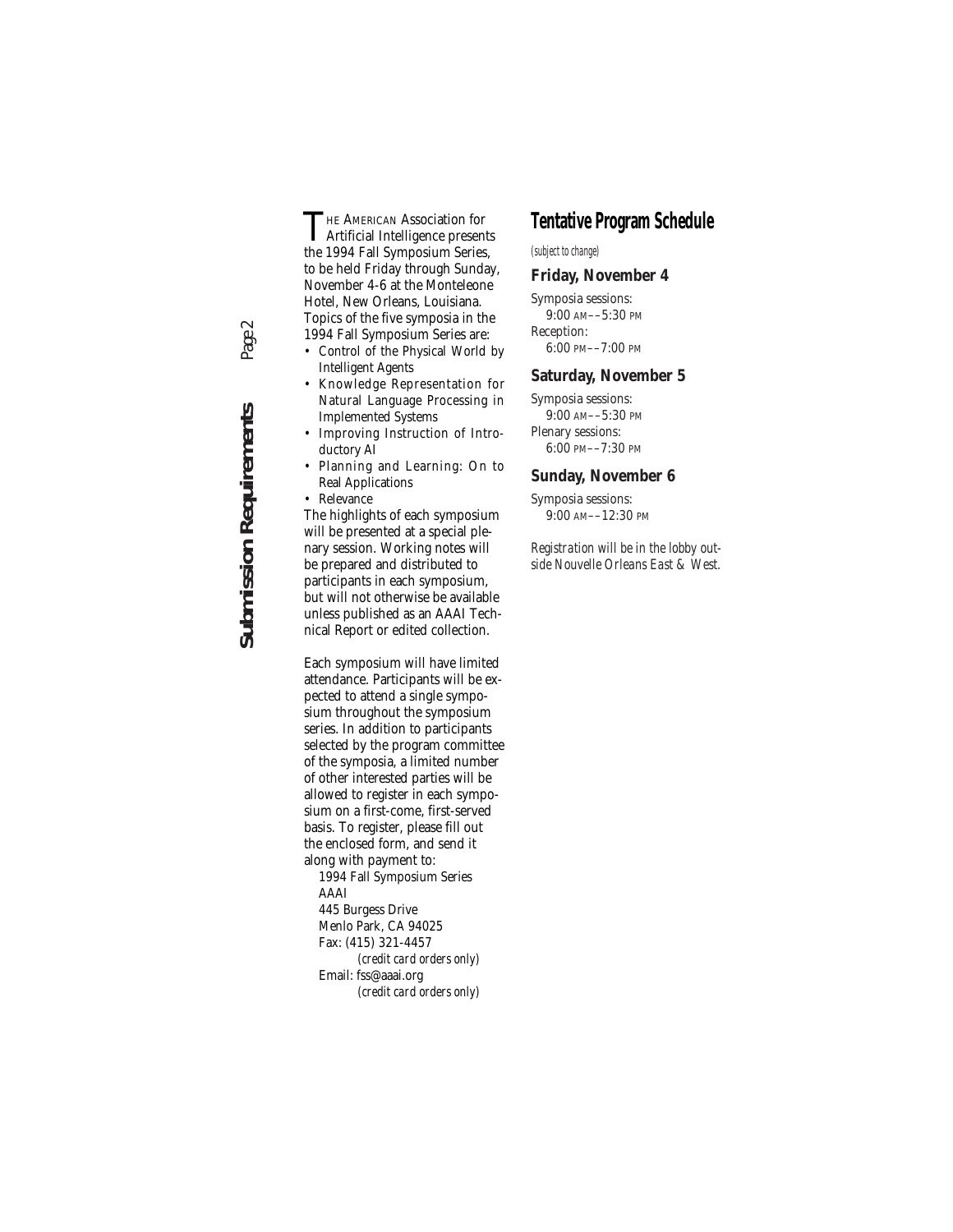# **Control of the Physical World by Intelligent Systems**

An intelligent agent, interacting with the physical world, must cope with a wide range of demands. Different scientific and engineering disciplines, with different abstractions of the world, have found different "pieces of the puzzle" for the problem of how the agent can successfully control its world. These disciplines include:

- AI (qualitative reasoning, planning, machine learning, intelligently guided numerical simulation)
- Control theory
- Fuzzy logic and systems
- Neural nets
- Computer vision
- Robotics

The goal of this symposium is to attempt to understand the puzzle as a whole, by bringing together researchers with experience assembling two or more pieces. The emphasis will be on successful projects in this area that exploit results or methods from several disciplines.

Abstractly, the important questions are:

- What are the strengths and weaknesses of each piece of the puzzle?
- How do we put together two pieces to exploit their strengths and avoid their weaknesses?
- How do we reconcile the different conceptual frameworks to make different approaches mutually comprehensible?

The following major themes will be discussed:

- How can concepts and methods from control solve AI problems?
- How can concepts and methods from fuzzy logic, neural networks and AI help solve problems in control?
- How can vision be used as a goaloriented sense by mobile agents?

We hope that concrete examples will show what the different subdisciplines can teach each other.

*Organizing Committee:* Piero Bonnisone, General Electric; Jim Hendler, University of Maryland; Michael Jordan, MIT; Benjamin Kuipers (co-chair), University of Texas, kuipers@cs.utexas.edu; Lyle Ungar (co-chair), University of Pennsylvania, ungar@central.cis.upenn.edu.

*Page 3* Control of the Physical World by Intelligent Systems **Control of the Physical World by Intelligent Systems**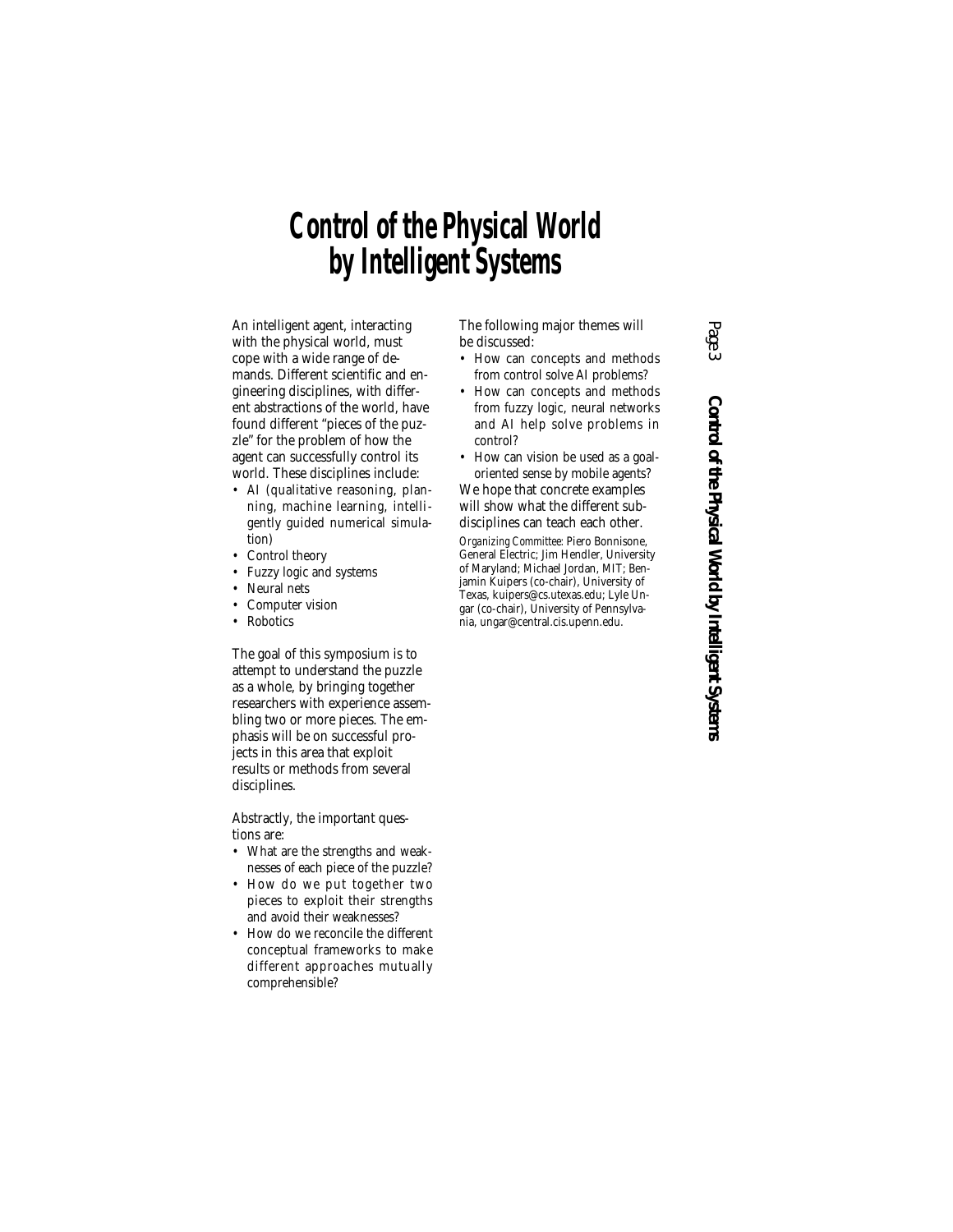# Page 4 **Knowledge Representation for Natural Language Processing in Implemented Systems** *Page 4* Knowledge Representation for Natural Language Processing in Implemented Systems

# **Knowledge Representation for Natural Language Processing in Implemented Systems**

The two areas of knowledge representation and reasoning (KRR) and natural language processing (NLP) have historically been interdependent. Recently, workers in KRR have gone in two directions. First, there are KRR formalisms independent of any computer implementation, more or less as a branch of formal logic. Second, there are applications of KRR systems to nonnatural language domains, such as software engineering, diagnosis systems, and database systems.

This symposium is intended to be a meeting of researchers actively working on implemented knowledge representation and reasoning systems for general natural language processing. We are trying to assess the current state of the field. As such, it will be of interest to any professional whose area of interest includes automated language processing.

Specific topics of interest include:

- Expressiveness and generality of the representation language with respect to natural language.
- Inference methods that parallel reasoning in natural language.
- Ability of the formalism or system to capture important semantic and pragmatic aspects of natural language.
- How many or kinds of representation languages are needed for general NLP?

The symposium will also include panel discussions on these issues:

- What problems are solved, and how to use the solution(s).
- What areas need work.
- Defense or attacks of the standard model of morphology-syntax-semantics-pragmatics.

The format of this symposium is designed to encourage interaction amongst the participants. It will include short presentations of papers and work in progress, and discussions. Working notes will be produced and distributed to the participants.

*Organizing Committee:* Syed S. Ali (chair), Southwest Missouri State University, syali@cs.buffalo.edu; Douglas Appelt, SRI International; Lucja Iwanska, Wayne State University; Lenhart Schubert, University of Rochester; Stuart C. Shapiro, State University of New York at Buffalo.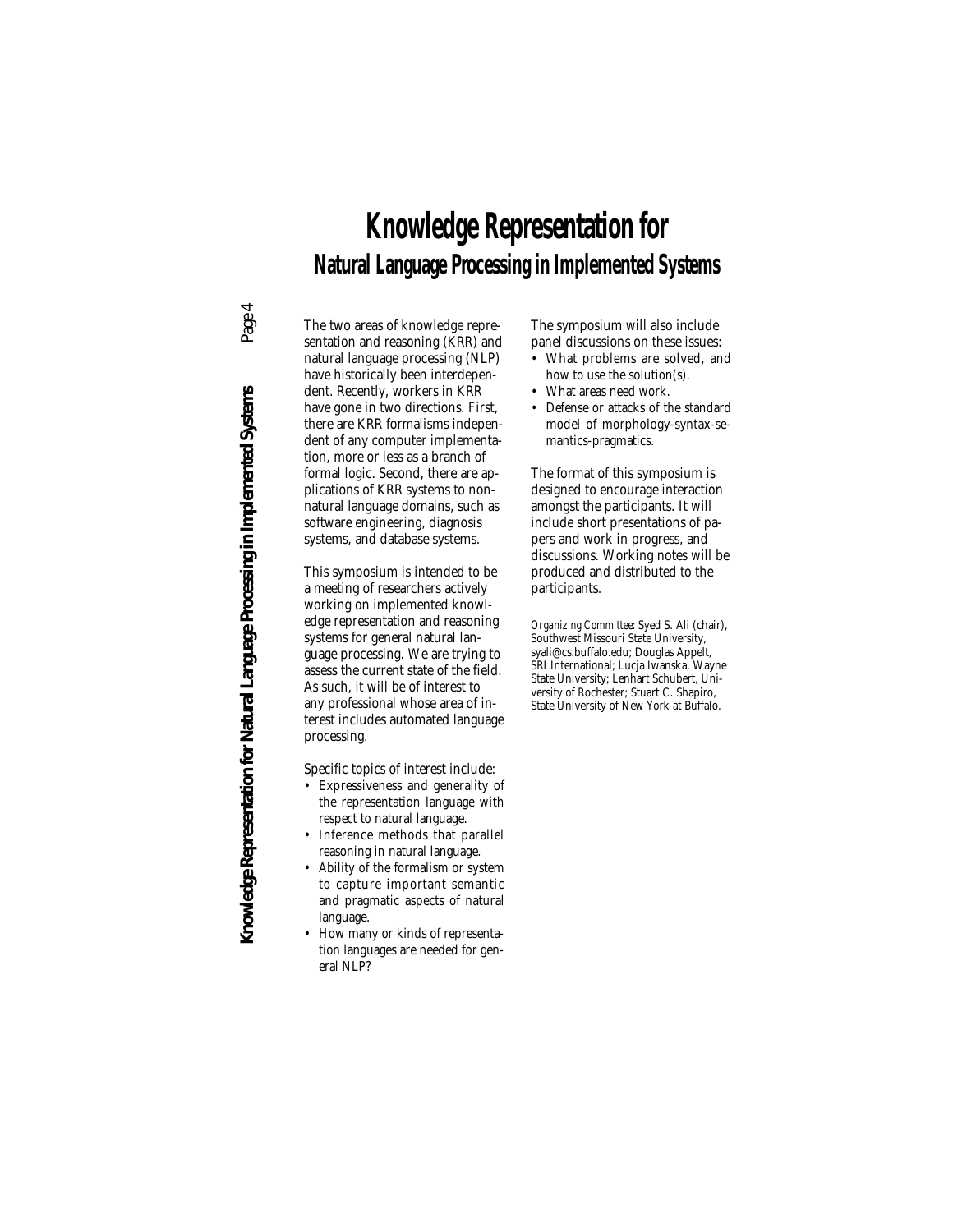# **Improving Instruction of Introductory Artificial Intelligence**

Introductory artificial intelligence is a notoriously difficult course to teach well. This symposium will provide a forum in which colleagues from different universities can meet to explore strategies for improving instruction of introductory AI.

Presentations will include descriptions of general strategies for presenting the material in a coherent fashion. These include syllabi that are agent-oriented, project-oriented, and knowledge/search oriented. Panel discussions will encompass at least:

- The role of programming in introductory AI, including whether or not programs should be written from scratch, how much introduction to the language should be involved, and specific assignment suggestions.
- How to approach the interrelation between AI and cognitive science and computer science.
- Concerns of teaching colleges.

Several participants will provide informative descriptions of programming tools, both for use in assignments and as instructional aids.

Time will be set aside for debate and discussion during the sessions, and the symposium will conclude with a panel and audience discussion of the issues raised.

*Organizing Committee:* Marti Hearst (chair), Xerox PARC, marti@cs.berkeley. edu; Haym Hirsh, Rutgers University; Dan Huttenlocher, Cornell University; Nils Nilsson, Stanford University; Bonnie Webber, University of Pennsylvania.

*Page 5* Improving Instruction of Introductory Artificial Intelligence **Improving Instruction of Introductory Artificial Intelligence**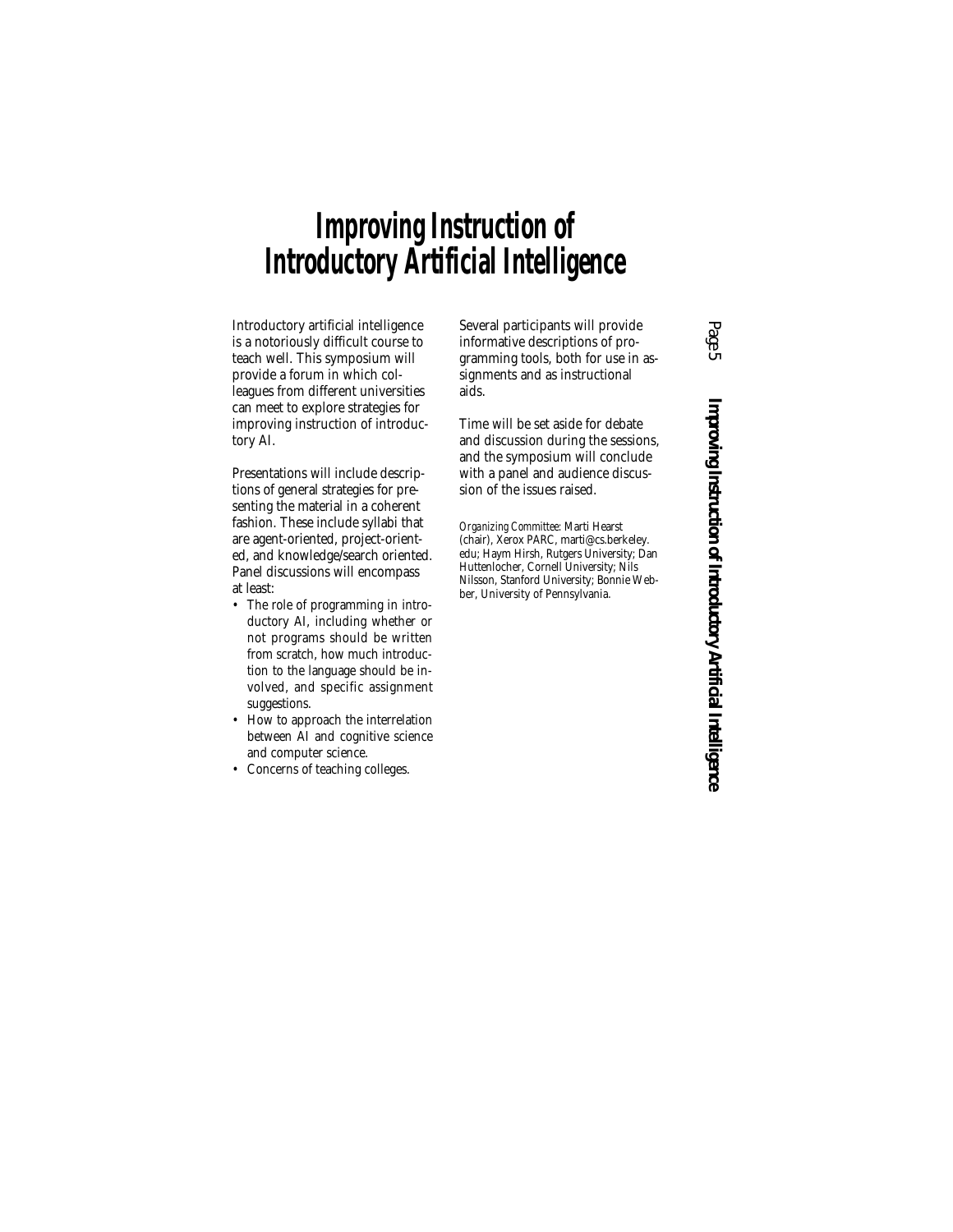# **Planning and Learning: On to Real Applications**

Page 6 **Planning and Learning: On to Real Applications** *Page 6* Planning and Learning: On to Real Applications

Planning and learning research has been progressing in parallel over the past several years, but very few research projects have bridged the two areas. However, there is a great deal of benefit from their interaction, especially when they are concerned with real applications. As the complexity of planning problems increases, it becomes particularly interesting to identify learning opportunities in order to automate the acquisition of a planner's knowledge in new applications. At the same time, planning problems are a useful testbed and a source of challenges for learning research. The goal of this symposium is to discuss the implications of practical planning applications on both learning and planning research.

The symposium welcomes interested participants who have done work on a practical planning application or have researched topics in planning or learning. The working notes will be distributed to the participants in advance.

The symposium will consist of presentations, invited talks, and discussion sessions. We expect the analysis and discussion of practical domains to be a solid basis for turning formal planning and learning algorithms into efficient practical ones. Specific topics of interest that the symposium will address include: what are the learning opportunities of particular practical

planning applications; what tools help extend and maintain planning knowledge; how can a planner improve its efficiency based on its past experience; how can a planner learn to improve the quality of the solutions it generates; and what research issues are raised by several specific real-world planning applications.

*Organizing Committee:* Steve Chien, Jet Propulsion Laboratory; Yolanda Gil (cochair), USC/Information Sciences Institute, gil@isi.edu; Drew McDermott, Yale University; Dana Nau, University of Maryland; Manuela Veloso (co-chair), Carnegie Mellon University, veloso@cs.cmu.edu.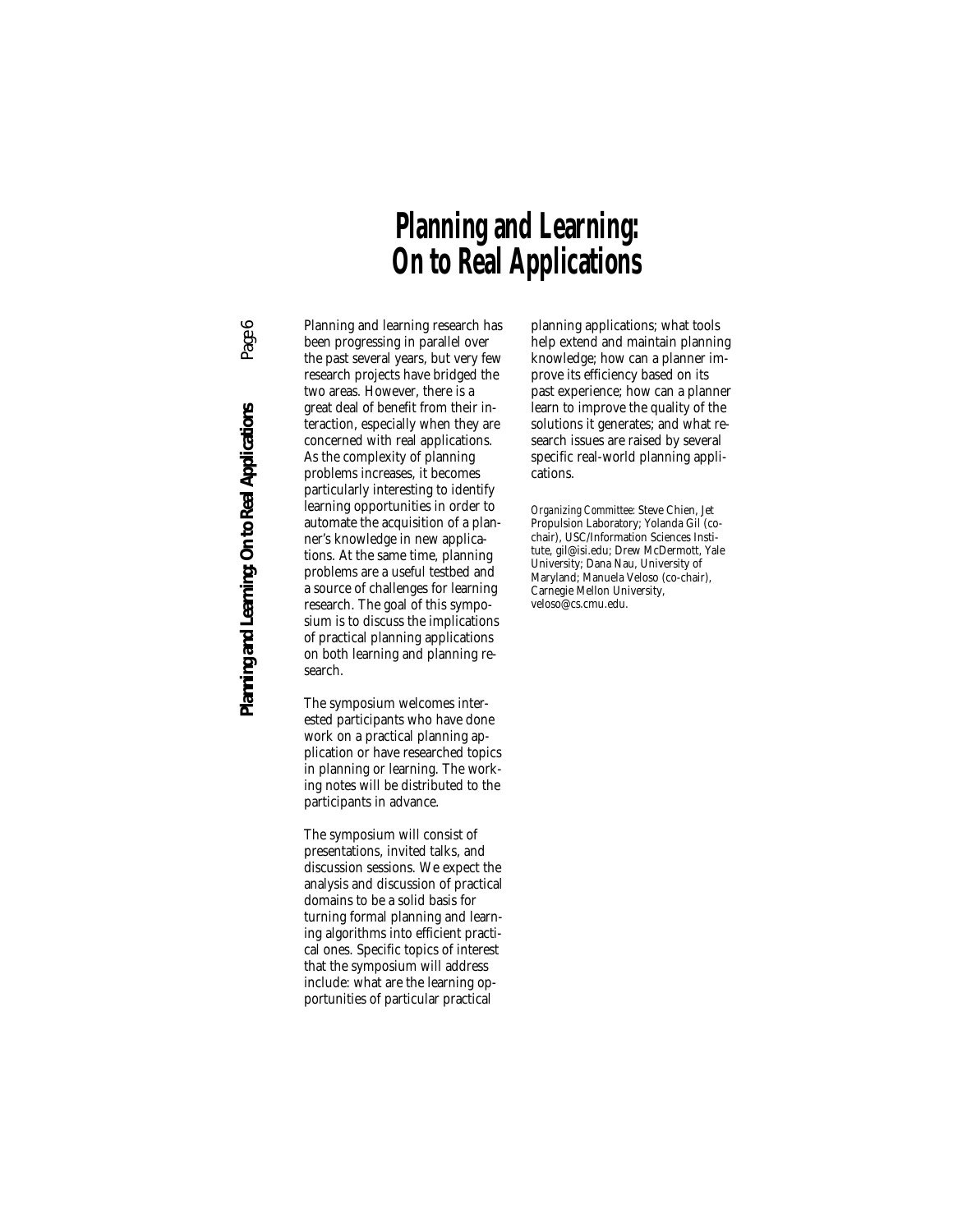# **Relevance**

Essentially all reasoning and learning systems require a corpus of information to reach appropriate conclusions. Deductive and abductive systems use an initial theory (possibly encoded as predicate calculus statements, a Bayesian network, or a neural net) and perhaps a to-be-explained observation, and inductive systems typically use both a background theory and a set of labeled samples.

With too little information, these systems cannot work effectively. Surprisingly, too much information can also cause the performance of these systems to degrade in terms of both accuracy and efficiency. It is therefore important to determine what information must be preserved, or more generally, to determine how best to cope with superfluous information.

The goal of this workshop is a better understanding of this topic, *relevance*, with a focus on techniques for improving a system's performance (along some dimension) by ignoring or de-emphasizing superfluous information. These techniques will clearly be of increasing importance as knowledge bases become more comprehensive and real-world applications are scaled up.

This symposium promises to be a truly exceptional event, thanks to 50 excellent submissions from many distinguished researchers,

dealing with topics that range from knowledge representation (including constraint satisfaction, planning, default reasoning), game playing, bayesian nets, neural nets, machine learning, computational learning theory, statistics, information retrieval and philosophy.

*Organizing Committee:* Russ Greiner (cochair), Siemens, greiner@learning.scr. siemens.com; Yann Le Cun, AT&T Bell Labs; Nick Littlestone, NEC; David McAllester, MIT; Judea Pearl, UCLA; Bart Selman, AT&T Bell Labs; Devika Subramanian (cochair), Cornell, devika@cs. cornell.edu.

# *Page 7* **Relevance**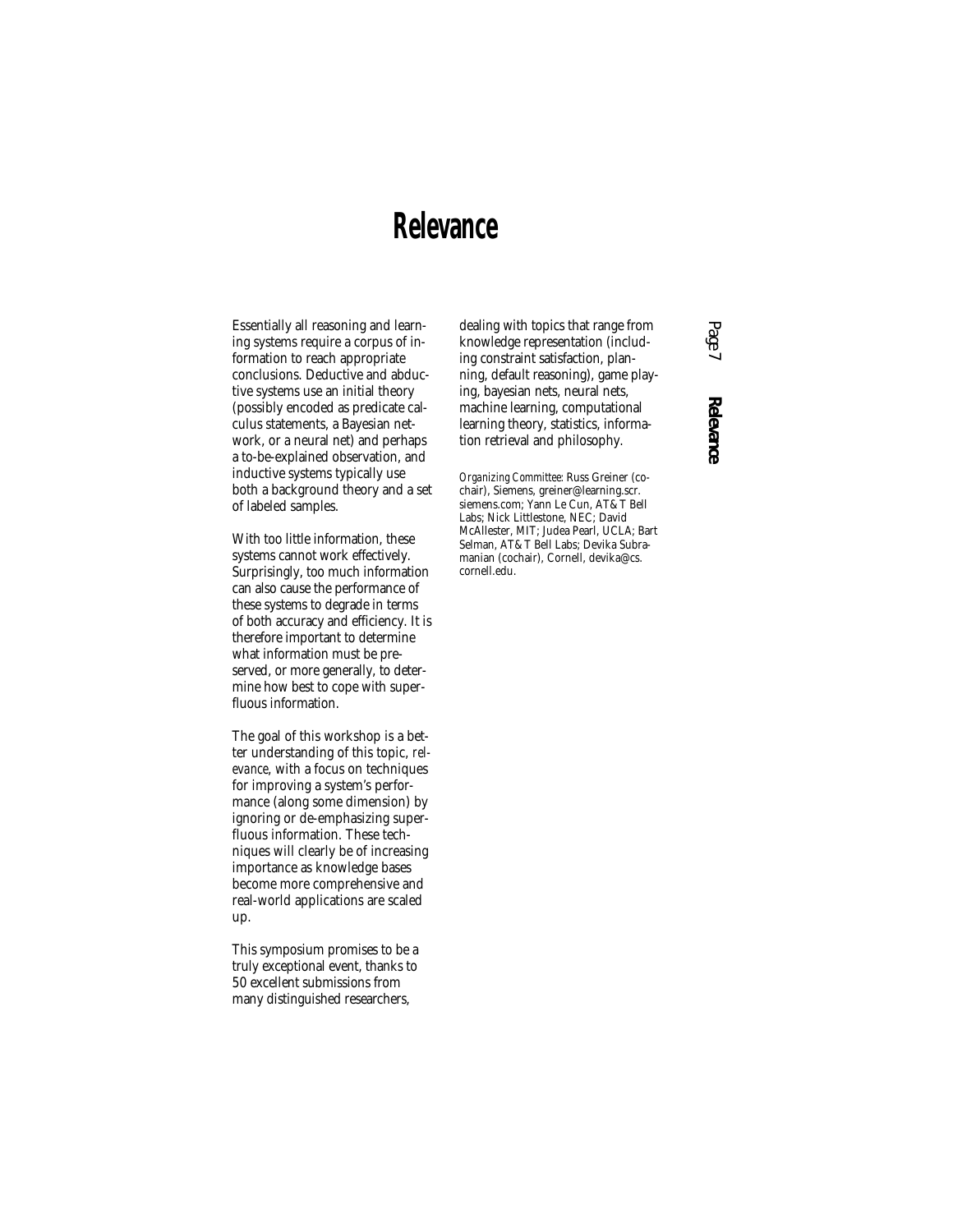### **Registration**

ALL ATTENDEES MUST PREREG-

ISTER. Each symposium has a limited attendance, with priority given to invited attendees. All accepted authors, symposium participants, and other invited attendees must register by September 30, 1994. After that period, registration will be opened up to the general membership of AAAI and other interested parties. All registrations must be postmarked by October 14, 1994.

Your registration fee covers your attendance at the symposium, a copy of the working notes for your symposium, and reception. Checks (drawn on US bank) or international money orders should be made out to AAAI. VISA, Master-Card and American Express are also accepted. Please complete the attached registration form and mail it with your fee to:

AAAI 1994 Fall Symposium 445 Burgess Drive Menlo Park, CA 94025

*Please note:* All refund requests *must* be in writing and postmarked by October 21, 1994. A \$25.00 processing fee will be levied on all refunds granted. *No refunds will be granted after this date.*

When you arrive at the Monteleone Hotel, please pick up your complete registration packet in the lobby outside Nouvelle Orleans East & West.

Registration hours will be: Thursday, November 3: 5:00 PM — 7:30 PM Friday, November 4: 8:00 AM — 5:00 PM Saturday, November 5: 8:00 AM — 5:00 PM Please call AAAI at 415/328-3123 for further information.

### **Accommodations**

For your convenience, AAAI has reserved a block of rooms at the Monteleone Hotel. The prices are: \$105.00 for single occupancy and \$125.00 double occupancy. *Symposium attendees must contact the Monteleone Hotel directly.* Please identify yourself as an American Association for Artificial Intelligence Fall Symposium registrant to qualify for the reduced rate. Please make reservations *no later* than October 3, 1994.

The Monteleone Hotel 214 Rue Royale New Orleans, LA 70140 Phone: 800-535-9595 or 504-523-3341 Fax: 504-528-1019

#### **Air Transportation**

The American Association for Artificial Intelligence has selected United Airlines as the official carrier. Fares will reflect a five percent discount (ticket designator is XF5) off any United or United Express published fare in effect when tickets are purchased subject to all applicable restrictions, or a ten per-

**Registration** *Page 8* Page 8 Registration

 $\infty$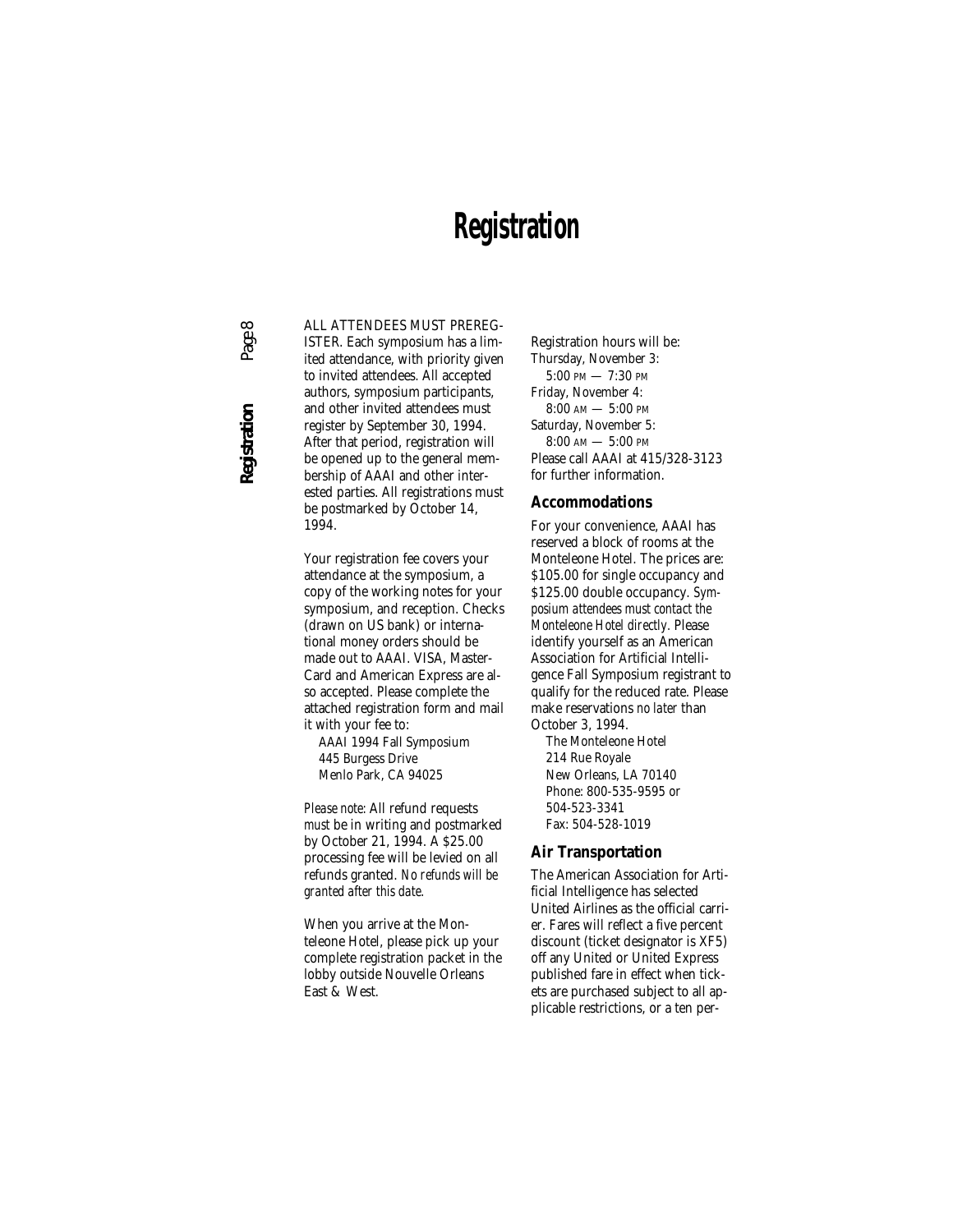cent discount (ticket designator is XF10) off applicable United or United Express coach fares in effect when tickets are purchased 0 days in advance and the reservations are made in M class of service. These special fares are subject to availability at the time of booking. Call United Airlines directly: 800-521-4041, 7 days a week from 7:00 am–1:00 am EST, or for travel agent services, please contact Travel with Ulla, phone: 415-389- 6264; fax: 415-388-6830. The identification code is: 545RS. The discount is valid for the travel period November 1–9, 1994.

### **Ground Transportation**

#### *Car Rental*

Hertz has been designated as the official rental car company for the AAAI Fall Symposium Series. To qualify for the special rates arranged with Hertz, please call the Hertz convention desk at 800-654- 2240. Be sure to identify yourself as an attendee of the symposium, and give the code CV#3340. Hertz has a rental desk located at the New Orleans International Airport.

*Airport Transportation* Airport Shuttle–Van service \$10.00 one way to and from New Orleans International Airport to New Orleans hotels. Cash or traveler's checks accepted. For reservations call 1-800-543-6332 or 504- 522-3500. Rates are subject to change.

### **Parking**

Parking is available at the Monteleone Hotel. The rate is \$3.50/hour or \$10.00/12 hours. Rates are subject to change.

### **Disclaimer**

In offering the Monteleone Hotel, United Airlines and Hertz (hereinafter referred to as "Supplier") and all other service providers for the AAAI Fall Symposium Series, the American Association for Artificial Intelligence acts only in the capacity of agent for the Supplier which is the provider of hotel rooms, air and car transportation.

Because the American Association for Artificial Intelligence has no control over the personnel, equipment or operations of providers of accommodations or other services included as part of the Symposium program, AAAI assumes no responsibility for and will not be liable for any personal delay, inconveniences or other damage suffered by symposium participants which may arise by reason of (1) any wrongful or negligent acts or omissions on the part of any Supplier or its employees, (2) any defect in or failure of any vehicle, equipment or instrumentality owned, operated or otherwise used by any Supplier, or (3) any wrongful or negligent acts or omissions on the part of any other party not under the control, direct or otherwise, of AAAI.

# *Page 9* **Registration**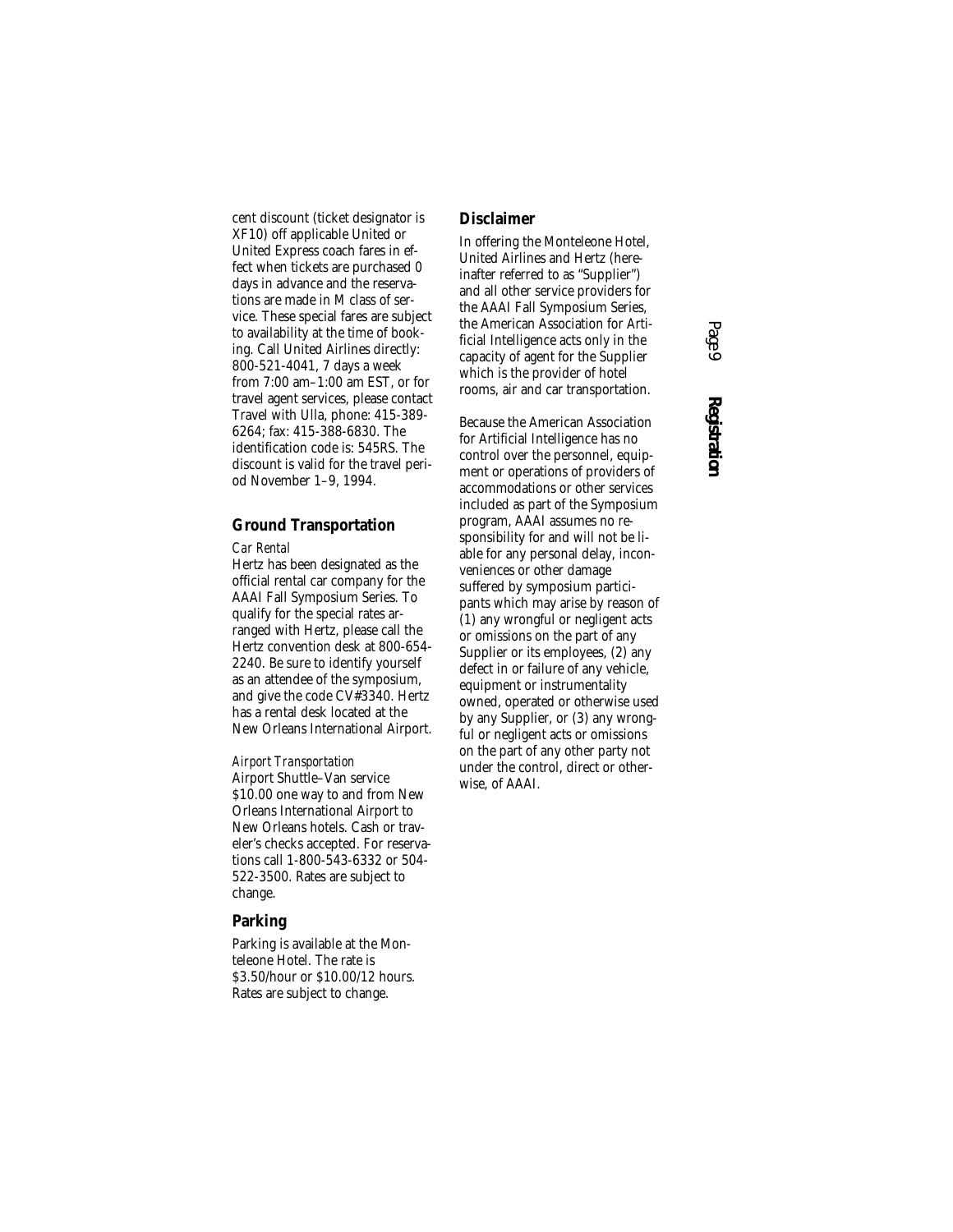# **Registration Form–1994 AAAI Fall Symposium Series**

| LL ATTENDEES MUST PREREGISTER<br>$\bigcap$ Please complete in full and return to AAAI, postmarked by September<br>30, 1994 (invited attendees) or by October 14, 1994 (general registration).<br>Please print or type.<br>First name __________________________Last name _________________________________                               |                         |  |  |
|------------------------------------------------------------------------------------------------------------------------------------------------------------------------------------------------------------------------------------------------------------------------------------------------------------------------------------------|-------------------------|--|--|
|                                                                                                                                                                                                                                                                                                                                          |                         |  |  |
|                                                                                                                                                                                                                                                                                                                                          |                         |  |  |
|                                                                                                                                                                                                                                                                                                                                          |                         |  |  |
|                                                                                                                                                                                                                                                                                                                                          |                         |  |  |
|                                                                                                                                                                                                                                                                                                                                          |                         |  |  |
| <b>Symposium</b><br>(Please check only one)                                                                                                                                                                                                                                                                                              |                         |  |  |
| $\Box$ 1. Control of the Physical World by Intelligent Agents                                                                                                                                                                                                                                                                            |                         |  |  |
| $\Box$ 2. Knowledge Representation for NLP in Implemented Systems                                                                                                                                                                                                                                                                        |                         |  |  |
| $\Box$ 3. Improving Instruction of Introductory AI                                                                                                                                                                                                                                                                                       |                         |  |  |
| $\Box$ 4. Planning and Learning: On to Real Applications                                                                                                                                                                                                                                                                                 |                         |  |  |
| $\Box$ 5. Relevance                                                                                                                                                                                                                                                                                                                      |                         |  |  |
| Fee                                                                                                                                                                                                                                                                                                                                      |                         |  |  |
| $\Box$ Member: \$ 215.00<br>$\Box$ Nonmember: \$265.00                                                                                                                                                                                                                                                                                   |                         |  |  |
| $\Box$ Student Member \$100.00 $\Box$ Nonmember student: \$125.00<br>(Students, must send legible proof of full-time student status.)                                                                                                                                                                                                    |                         |  |  |
| TOTAL FEE (Please enter correct amount.)                                                                                                                                                                                                                                                                                                 | $\mathcal{S}$           |  |  |
| Method of Payment (please circle one)                                                                                                                                                                                                                                                                                                    |                         |  |  |
| CHECK MASTERCARD VISA                                                                                                                                                                                                                                                                                                                    | <b>AMERICAN EXPRESS</b> |  |  |
| <b>MONEY ORDER</b>                                                                                                                                                                                                                                                                                                                       |                         |  |  |
| Credit card number ___________________________________Expiration date __________                                                                                                                                                                                                                                                         |                         |  |  |
|                                                                                                                                                                                                                                                                                                                                          |                         |  |  |
|                                                                                                                                                                                                                                                                                                                                          |                         |  |  |
| Please mail completed form with your payment to<br>AAAI Fall Symposium Series . 445 Burgess Drive . Menlo Park, CA 94025<br>or fax with credit card information to 415/321-4457.<br>Please Note: Requests for refunds must be received in writing by 21 October 1994.<br>A \$25.00 processing fee will be levied on all refunds granted. |                         |  |  |
|                                                                                                                                                                                                                                                                                                                                          |                         |  |  |
| For Office Use Only                                                                                                                                                                                                                                                                                                                      |                         |  |  |
|                                                                                                                                                                                                                                                                                                                                          |                         |  |  |